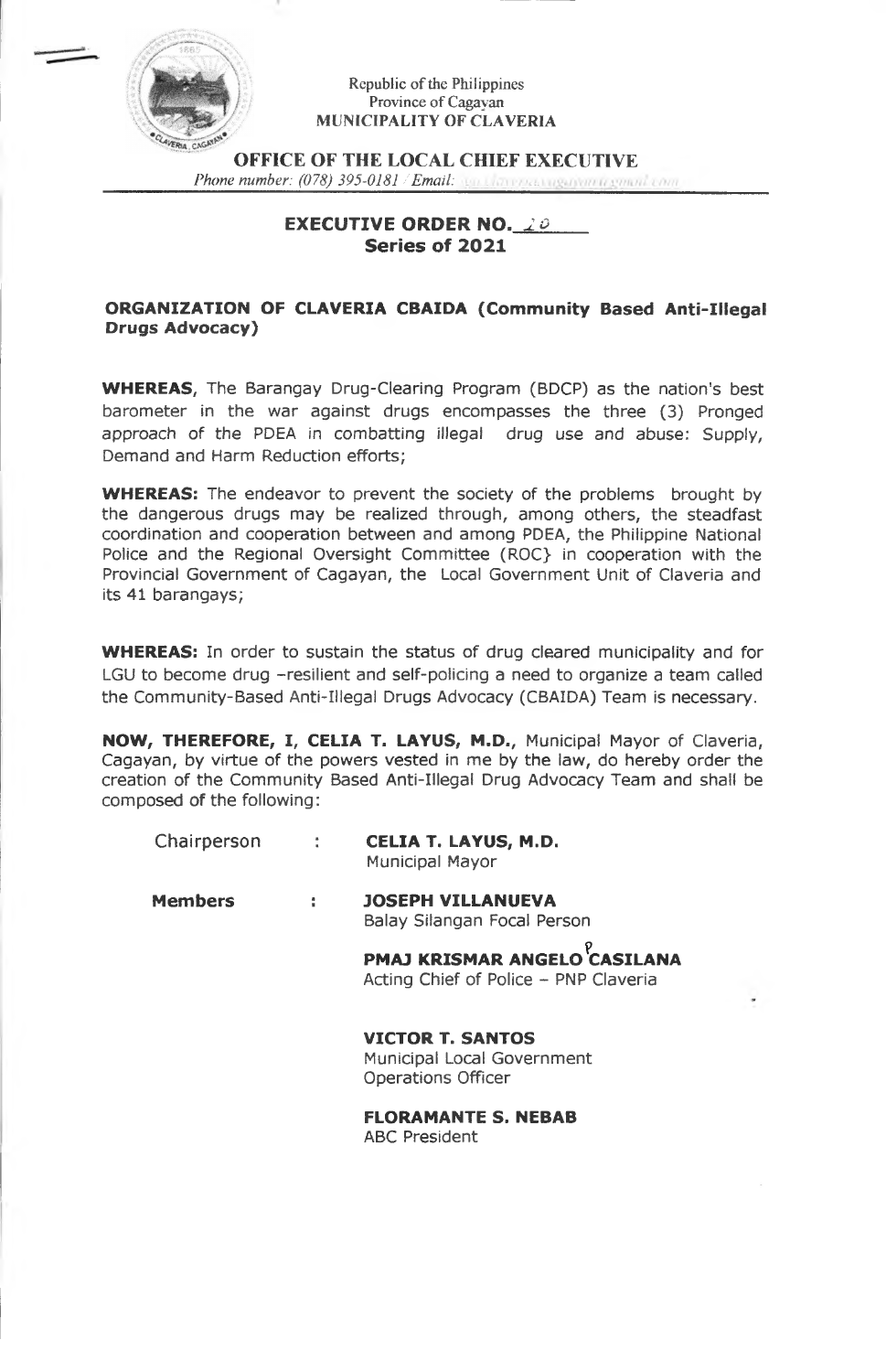

### Republic of the Philippines Province of Cagavan **MUNICIPALITY OF CLAVERIA**

**OFFICE OF THE LOCAL CHIEF EXECUTIVE**

*Phone number: (078) 395-0181 /Email: <sup>&</sup>lt; laveria. cayaycmaymail. com*

**PSSg MARK DAVE A RODRIGO** Senior PCR PNCO

**PSMS WALTER P PACIS** PNP Representative

**JOSEPH VILLANUEVA** Municipal Social Welfare and Development Officer

**JOLAIAN ROLI G. TUMANENG** SK FEDERATION CHAIRMAN

**MILROSE F. TANGONAN, M.D.** Municipal Health Officer

**CORAZON LLAPTTAN Ph.D.** DEPED Secondary

CSAT Principal

**FRAMEL CLEMAR G. DE PERALTA, Ph.D.** DEPED Elementary

**SFO3 FREDELITO SANTIAGO** BFP

**1LT FRANCIS M. RAMIREZ** Phil. Marines

**JUBY MARTE AGPULDO** Punong Brgy Taggat Sur

**JESUS VERACION** Punong Brgy. C-03

**VERYLL MAE ROBIANES** SK-C 03

**JELLYN ERICKA PASCUAL** SK- Taggat Sur

**PONCE R. PULIDO, M.D.** LGU staff-Mayor's Office

**FREDELINO D. AGPULDO, CPA, MBA** SB Member

**ROMEO R. RAFOL** SB Member